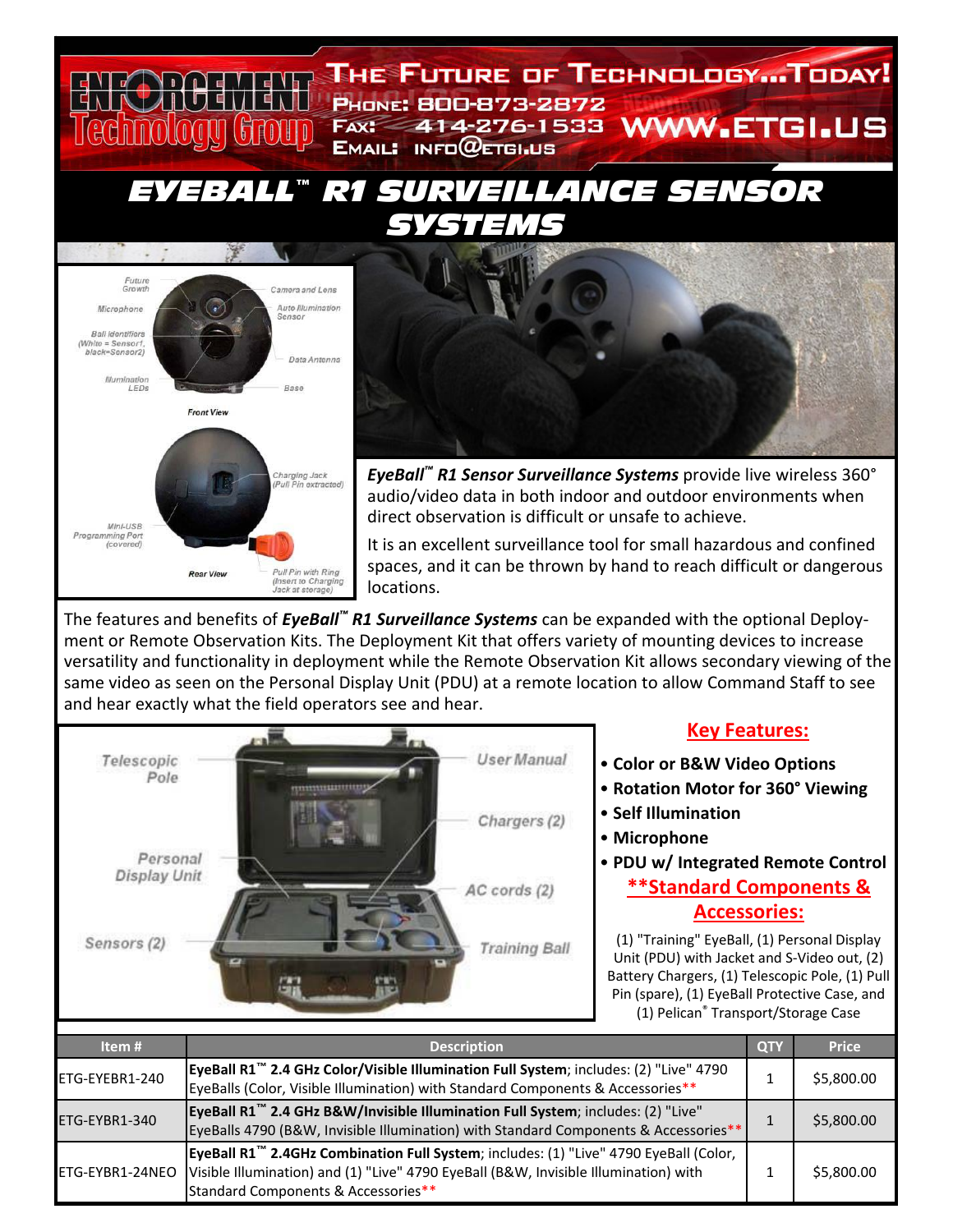#### **THE FUTURE OF TECHNOLOGY...TODAY! PHONE: 800-873-2872** FAX: 414-276-1533 WWW.ETGI.US hnology (troup  $E$ MAIL: INFO $@$ ETGI.US

# *REMOTE OBSERVATION KIT*

The *Remote Observation Kit* allows for the real‐time transmission of audio/video data provided by the EyeBall™ R1 Sensors deployed to a Field Commander's computer.

This provides Field Command Staff with the ability to see and hear exactly what their operators are receiving, simply and unambiguously. The Field Commander can monitor the overall situation, record and send info to higher command posts.

The *Remote Observation Kit* also features advanced Video Motion Detection (VMD), with specific Region of Internet ROI (ROI), as well as other multiple image analysis features such as panoramic imaging.







*NOTE: PC required for Remote Observation Kit operations (not included).*

*PC System Requirements: Windows XP or Higher, 2+ GHz for a single processor or a dual core processor, at least 1GB RAM. Graphic accelerator with at least 124 MB RAM, USB 2.0.*

| Item#        | <b>Description</b>                                                                                                                                                                                                                                                                                                                                                                                                                                                                                   | <b>QTY</b> | <b>Price</b> |
|--------------|------------------------------------------------------------------------------------------------------------------------------------------------------------------------------------------------------------------------------------------------------------------------------------------------------------------------------------------------------------------------------------------------------------------------------------------------------------------------------------------------------|------------|--------------|
| ETG-60000-00 | EyeBall" R1 Remote Observation Kit; includes: (1) Observation Kit Box, (1) Data Antenna,<br>(1) Short Range Video Antenna, (1) Long Range Video Antenna (12 dbi) with Patch Cable<br>and Telescopic Pole, (1) Panoramic Scene Software CD with Plastic Cover, (1) Ground<br>Spike, (1) Wood Screw, (1) Magnet, (8) Adhesive Plates, (1) Ball Head (Rotate), (1)<br>Conversation Kit Tripod, (1) 1/4" to 1/4" Adapter, (1) USB Cable, Observation Kit<br>Transport/Storage Case and Operations Manual |            | \$3,575.00   |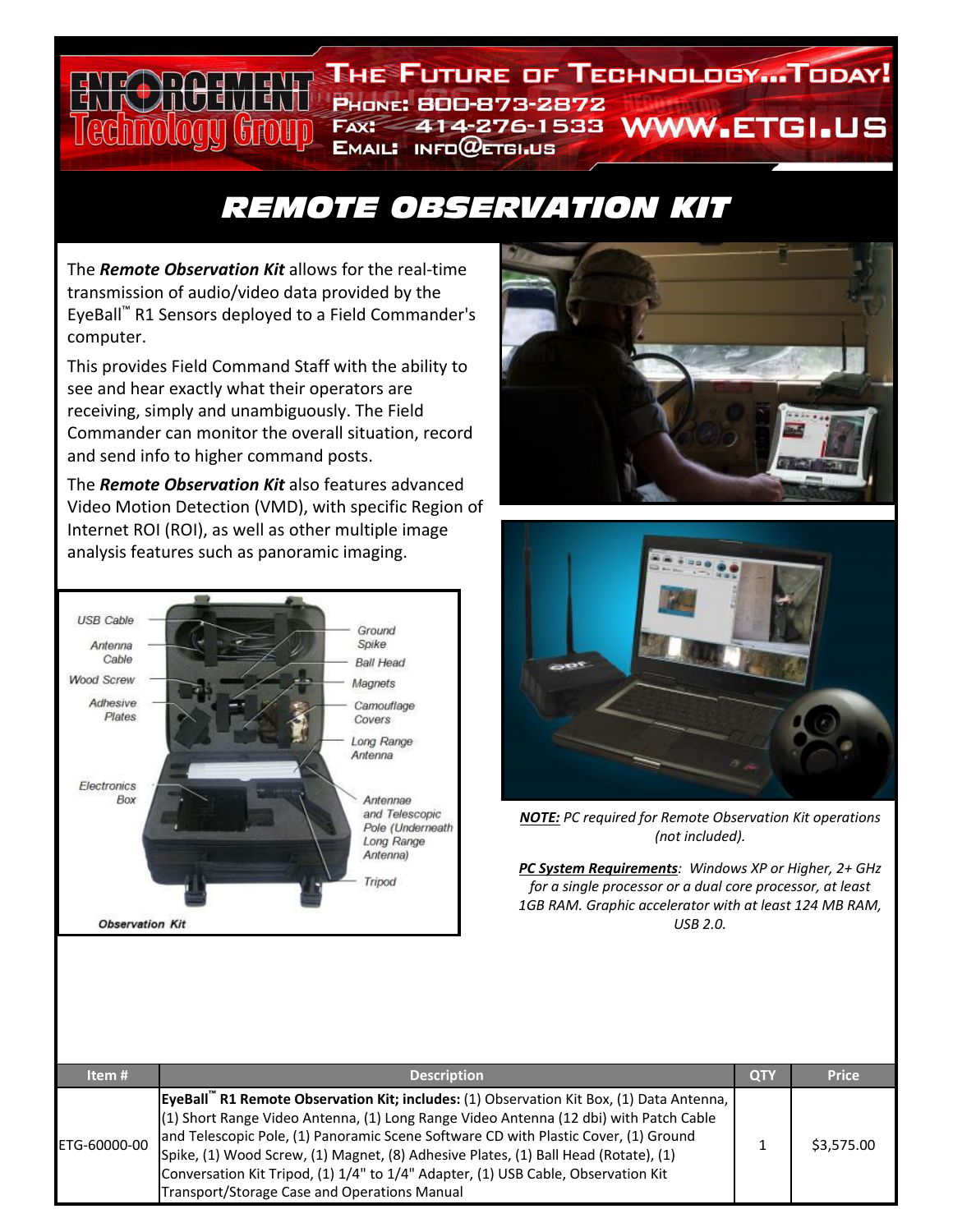# *DEPLOYMENT KIT*

**PHONE: 800-873-2872** 

EMAIL: INFO@ETGI.US

THE FUTURE OF TECHNOLOGY...TODAY!

FAX: 414-276-1533 WWW.ETGI.US



The *Deployment Kit* includes a variety of mounting devices to increase the EyeBall™ R1 System's functions and versatility.

 $H$ anti

edinology Group

 $\frac{1}{1}$ 

The items that comprise the Deployment Kit may be purchased separately. For more information, please refer to the "*EyeBall™ R1 System Spare/Replacement Components & Accessories*" sheet.



*EyeBall™ R1 Sensor Attached via Door Hanger*





| Part #       | <b>Description</b>                                                                                                                                                                                                                                                                                                                                                                                   | <b>QTY</b> | <b>Price</b> |
|--------------|------------------------------------------------------------------------------------------------------------------------------------------------------------------------------------------------------------------------------------------------------------------------------------------------------------------------------------------------------------------------------------------------------|------------|--------------|
| ETG-50702-00 | EyeBall <sup>"</sup> R1 Deployment Kit; includes: (1) Ground Spike, (1) Wood Screw, (2) Magnets, (8)<br>Adhesive Plates, (1) 1/4" (6.35mm) to 1/4" Adapter, (2) 1/4" (6.35mm) to 1/8" (3.5mm)<br>Adapter, (1) Lowering Wire Adapter, (1) Ball Head (Rotate), (1) Retrievable Device, (1)<br>Sensor Retrieval Clip Ring, (1) Door Hanger, (1) EyeBall Rollup Sack, and (1) EyeBall<br>Camouflage Kit. |            | \$900.00     |